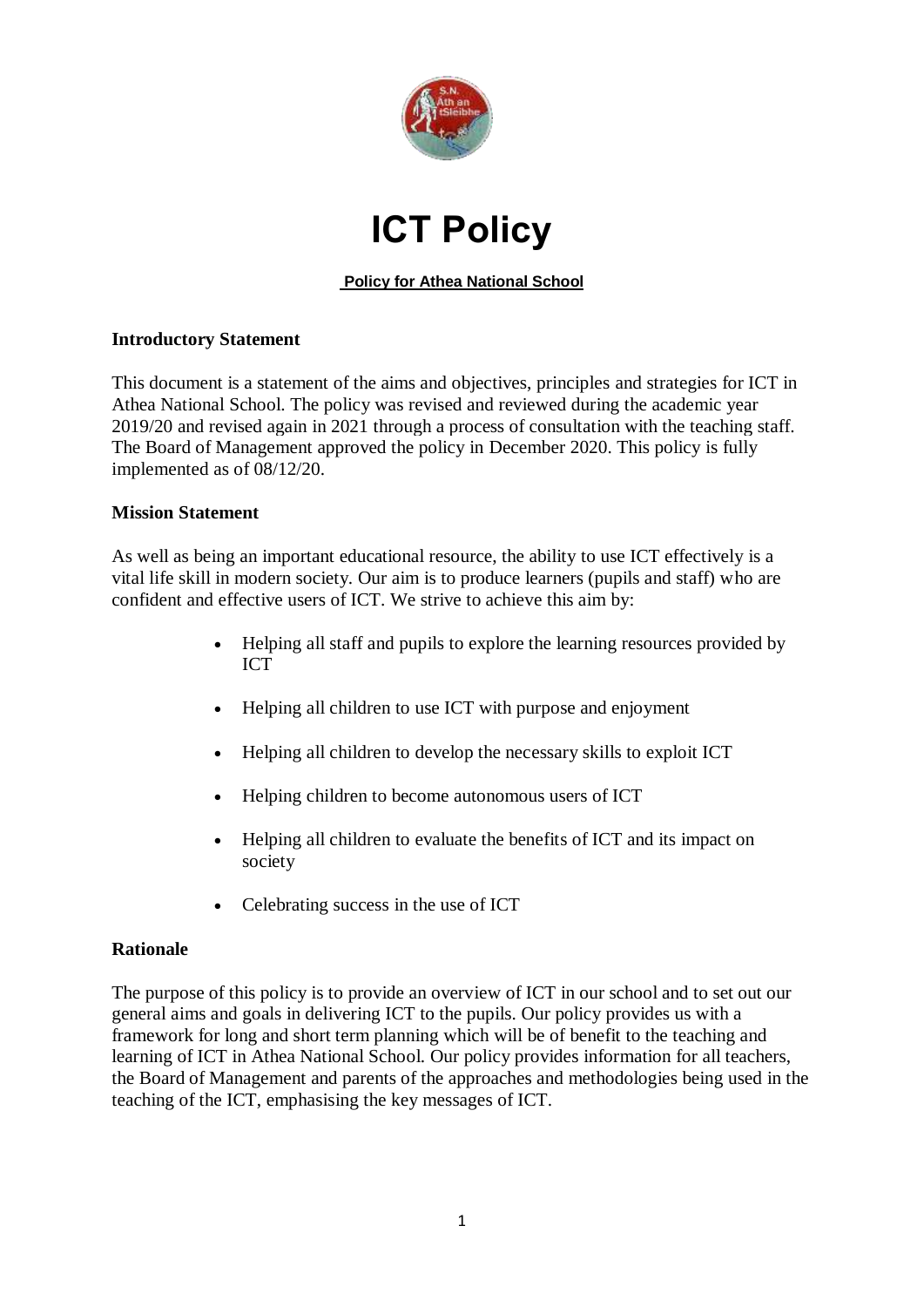# **Vision for ICT**

ICT is now a powerful tool which is central to the educational process. The Staff at Athea National School recognise the potential of ICT at the heart of the curriculum in terms of learning and teaching and as a core competence for the pupils. We recognise the success of ICT training in raising the profile of ICT within our school and in enthusing teachers. We aim to develop and strengthen the use of ICT to support learning and teaching. We want our pupils to become independent, autonomous learners who are confident and competent using technology.

# **Rationale**

*Why should our pupils use ICT?*

# **ICT can develop thinking skills and problem solving strategies.**

· ICT can enable pupils to locate, gather, synthesis, analyse, reconstruct, communicate and present information.

· ICT can provide opportunities for deeper analysis of concepts and processes.

· ICT can allow pupils to gain more control over the direction of their learning.

· ICT can present social opportunities for collaboration on joint tasks both face to face in the classroom and online.

· ICT can develop creativity.

· ICT can encourage learning out of school in other settings.

· ICT can allow pupils to gain knowledge, understanding and skills beyond that of the teacher.

## **Aims**

*Our aims in using ICT are to:*

· Raise levels of pupil competence and confidence in using ICT – by developing children's knowledge, understanding and skills in using a range of ICT tools to enhance learning experiences across the curriculum.

· Offer equal entitlement of ICT to all pupils.

· Raise levels of teacher competence and confidence in integrating and using a range of different technologies into their planning, teaching and assessment of children's work.

· To enhance and enrich children's learning and add to its enjoyment.

· Provide access to internet, interactive learning resources and whiteboards.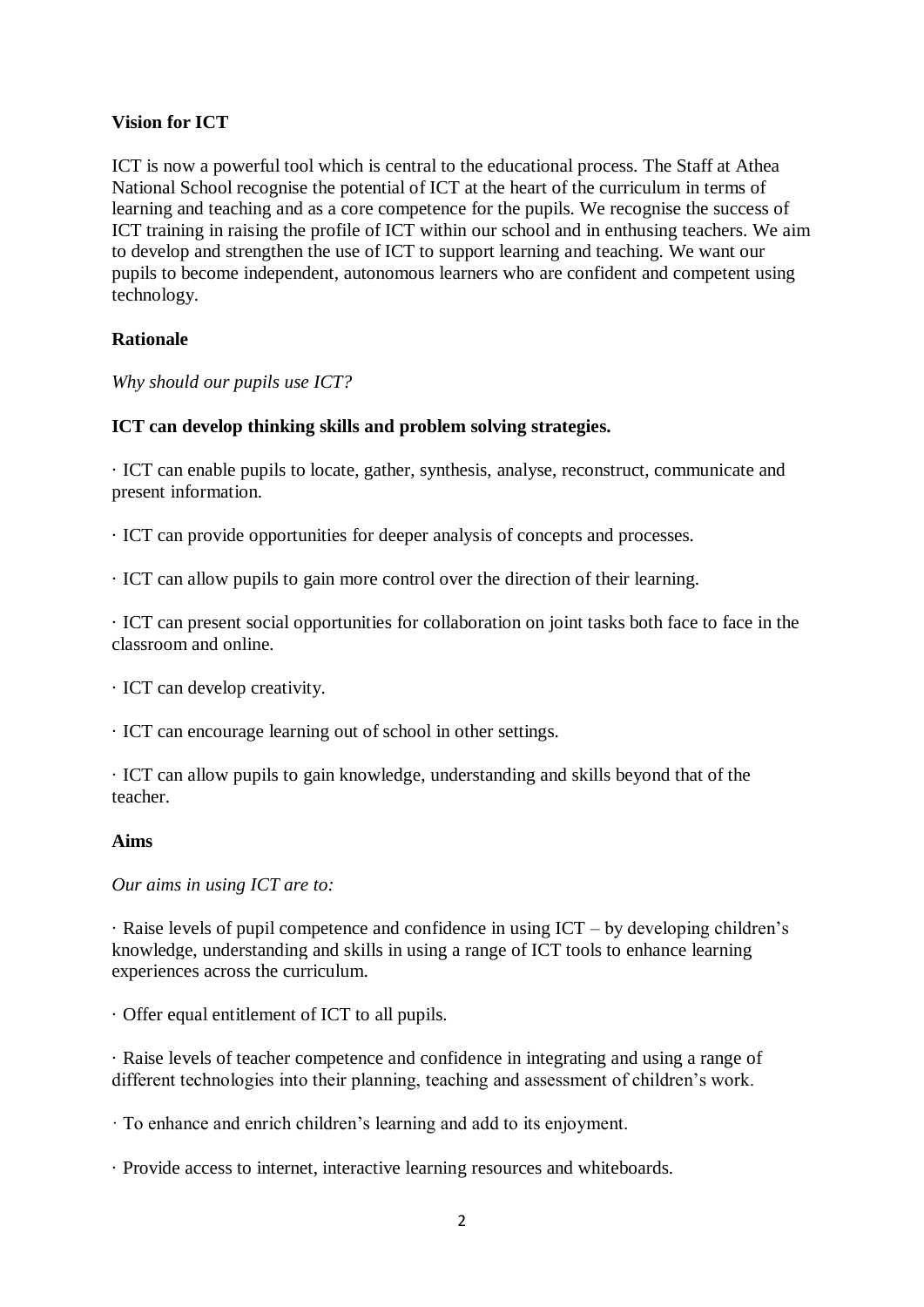- · Develop children's independent learning skills using ICT across the curriculum.
- · Develop information handling and research skills.
- · Embed ICT in fortnightly plans.

#### **To what use will ICT be put?**

- 1. School Administration
- 2. Research software
- 3. Adventure games that stimulate higher order thinking skills and problem solving
- 4. Word Processing of children's work
- 5. Research on the internet
- 6. Communication via email
- 7. Music composition and digital recording
- 8. Storage of Records of achievement/portfolio assessment
- 9. Special Needs pupils

## **Current Infrastructure**

- In keeping with our mission, we perceive ICT technologies being used as a tool of teaching and learning in each classroom. All computers are networked to our own internal network including networked printing.
- Our current broadband provider is **Eir,** as dictated by Department of Education and Skills Schools Broadband scheme. We have e-fibre broadband and a/c wireless access points circulated around the school to maximise coverage.
- Each classroom has a data projector, interactive whiteboard, desktop, colour printer and a photocopier/scanner.
- Each class desktop was replaced in January 2021 with new desktops.
- There is 1 digital camera in the school for use by the classes.
- The principal's office is equipped with a new PC (January 2021), colour printer and a photocopier/scanner.
- We currently have 43 iPads, with two iPad storage/charging trolleys. The iPads are charged by teachers in Room 3 and Room 6 in order to prevent the over/under charging of the devices (March 2018 and October 2018).
- There is 1 whiteboard, 1 iPad, 1 PC and printer/photocopier in ASD Unit classroom.
- There is 1 iPad, a ProWise touchscreen, 1 Laptop, a printer/scanner and a photocopier in the Early Intervention Classroom.
- There are 10 laptops- 5HP and 5 Lenovo in the school (March 2018).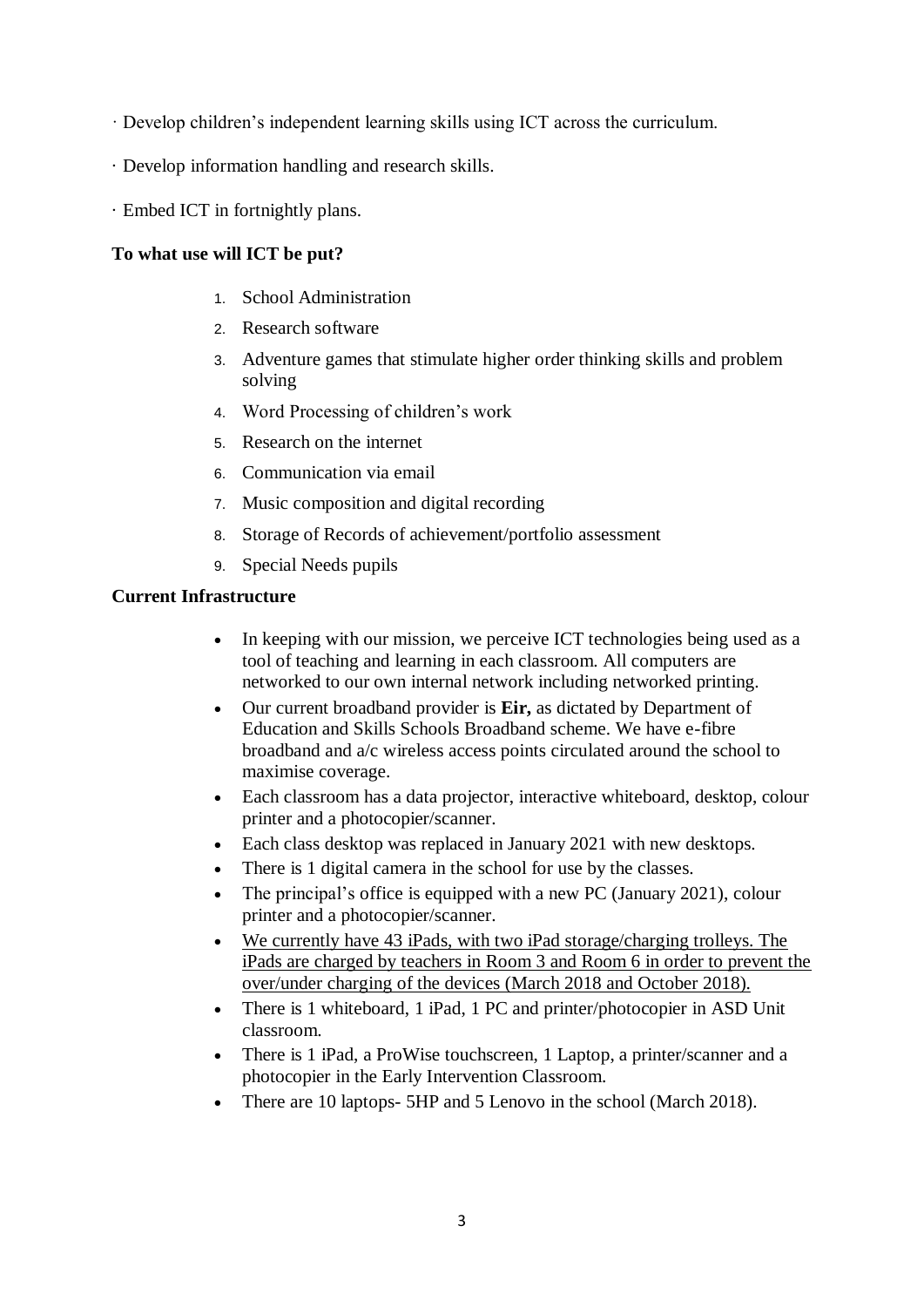# **Current Usage of Facilities**

- iPads/computers are used as a medium of teaching and learning in all the classrooms.
- Current usage includes early reading work and early number work; mathematical application; development of thinking and problem solving skills; word processing, desktop publishing; use of multimedia encyclopaedia and typing skills; internet work; presentation of project work; creating art work; spelling; development of fine motor skills; music composition and recording.
- Staff are encouraged and frequently attend ICT courses for up-skilling and continuous professional development.

# **Teaching and Learning through ICT in our School**

## **Organisation of Resources**

· We currently have 43 iPads, with two iPad storage/charging trolleys which provides a connection to the internet and educational apps. The iPads are charged by teachers in Room 3 and Room 6 in order to prevent the over/under charging of the devices (March 2018 and October 2018). The 10 laptops are stored in Room 6 on a trolley.

· All classrooms have interactive whiteboards, computer, colour printer, data projector and a photocopier/scanner.

- · There is a networked printer located in the staff room.
- · Digital, Video and web cameras are stored in the principal's office.
- · A computer, colour printer, a scanner and a photocopier are located in the principal's office.

## **The Internet as a Resource**

The internet provides a wealth of educational resources that support the strands of the Primary School Curriculum. Appendix 1 of this document contains a list of useful websites for this purpose.

#### **ICT Progression from class to class**

**2nd class** – iPad Familiarity; Competency using keyboard; Airdrop; Write Stories; Competency using Drill Software

**3 rd class** – iPad Familiarity; Competency using keyboard; Airdrop; Write Stories with Mixed Cases; Competency using Drill Software; Internet Research

**4 th class** – iPad Familiarity; Competency keyboard; Airdrop; Write Stories with Mixed Cases; Competency using Drill Software; Internet Research, Data Manipulation

**5 th class** – iPad Familiarity; Competency Using keyboard; Airdrop; Write Stories with Mixed Cases; Competency using Drill Software; Internet Research; Search Engines; Data Manipulation; Coding Skills

**6 th class** – iPad Familiarity; Competency Using keyboard; Airdrop; Write Stories with Mixed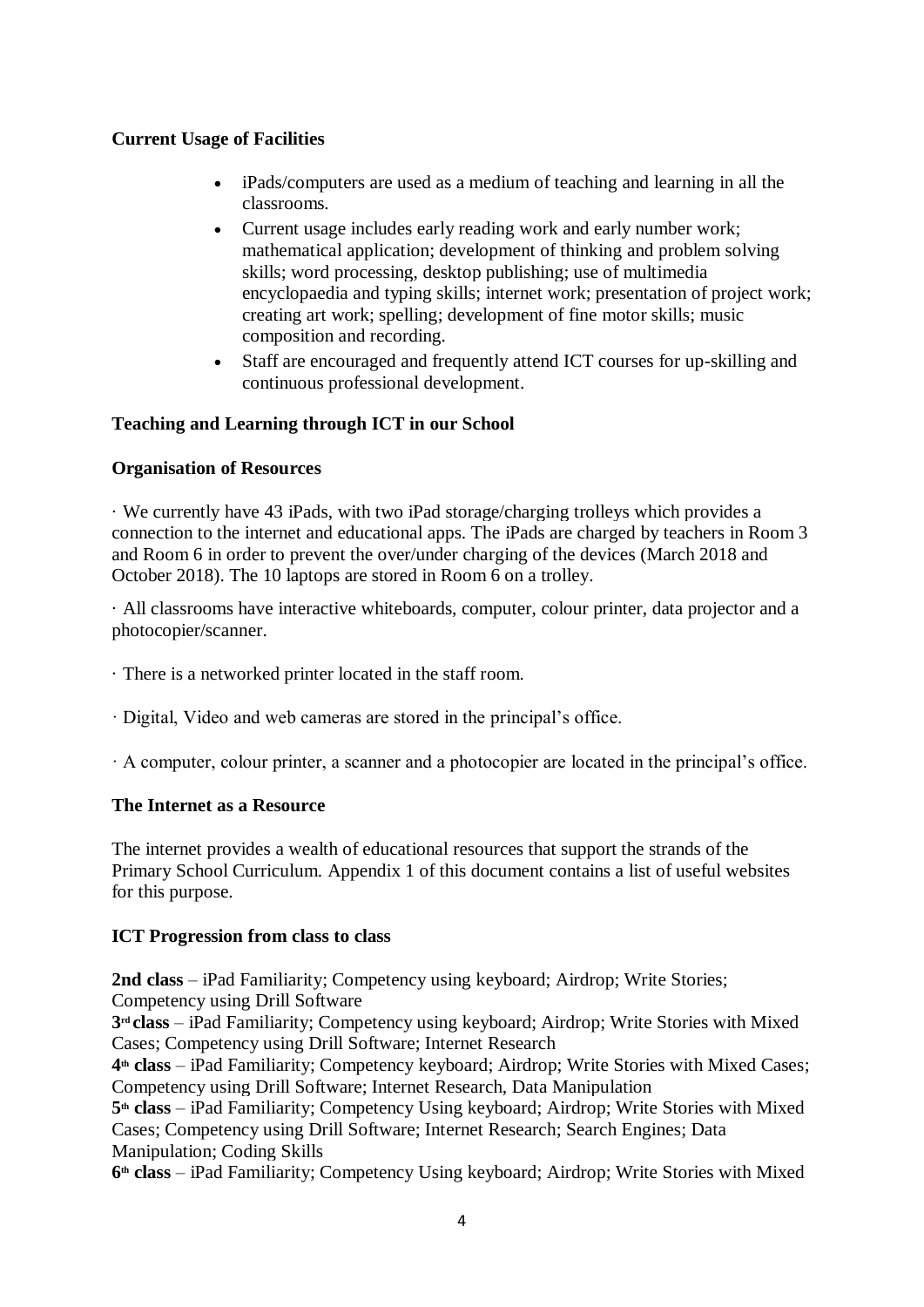Cases; Competency using Drill Software; Internet Research; Search Engines; Data Manipulation; Coding Skills; Publication of Work;

#### **Roles and Responsibilities of ICT co-ordinator**

· Provide leadership and direction.

· Play a key role and liaise with the Principal and staff in the drawing up of a whole school policy for ICT.

· Support, guide and motivate colleagues in the use and development of ICT across the curriculum.

- · Advise staff on ICT training and support which is available to them.
- · Ensure that the use of ICT is managed and organised to meet school aims and objectives.
- · Contribute to the monitoring and evaluation process.
- · Keep up to date with recent developments in ICT and advise colleagues appropriately.
- · Source and update ICT software.
- · Identify and assess new approaches to the use of e-learning
- · Report technical problems to principal.
- · Monitor the work being carried out in ICT throughout the school to ensure progression.
- · Complete action plan.
- · Monitor and update the school website.

#### **Responsibilities of Class Teachers**

- · Assess pupils' skills.
- · Share ideas, resources, skills and practices with fellow teachers on staff.
- · Integrate ICT throughout curriculum.
- · Have read the schools internet acceptable use policy.
- · Inform the ICT post-holder of any technical problems and resources which need replacing.
- · Ensure that all resources borrowed are returned.
- · Create an ICT corner in each classroom.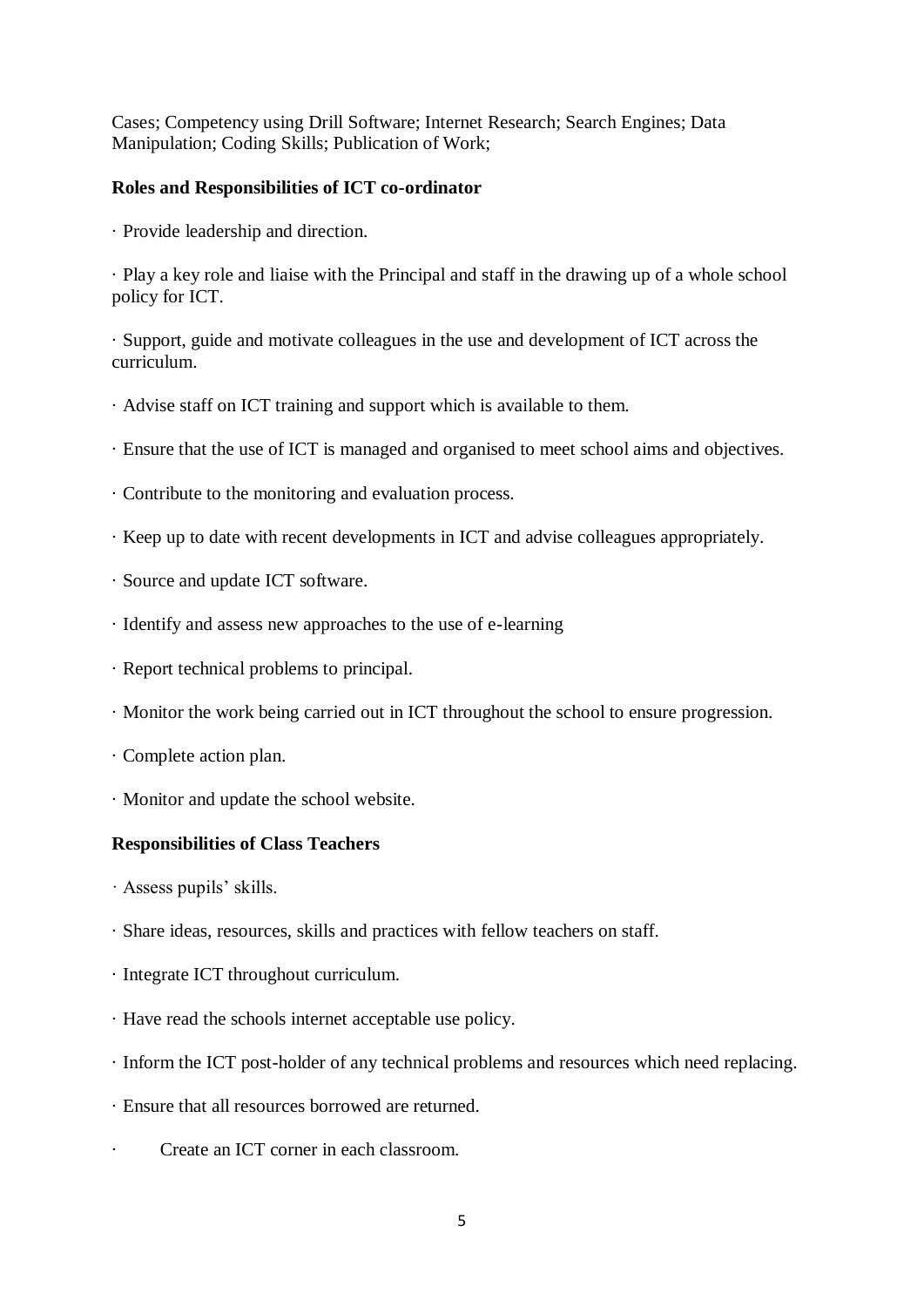· Post updates on classwork to the school website.

## **Classroom Management of ICT Resources**

Children will have planned opportunities to use ICT resources to carry out Individual work

Whole class activities – interactive whiteboard and iPad/laptops

## **Planning, Monitoring and Evaluation**

· Planning at whole school level

· The Principal and ICT co-ordinator discuss how ICT is incorporated into the school development plan

· A line of development in ICT ensuring progression and continuity for all classes from second class to sixth class has been drawn up and agreed by all staff.

· ICT is embedded into the schemes of work of each teacher.

## **Assessment, Recording and Reporting**

· Children's use of ICT is assessed and recorded by the class teacher:

- · Formative assessment observing and questioning during classroom activities
- · Summative assessment methods collecting samples of children's ICT work

Teachers will report on a child's progress to the next teacher

- by discussing progress
- by passing on samples of work

Teachers will report on a child's progress to parents

- by discussion during formal parent teacher meetings
- by a comment regarding ICT competence on each child's report at the end of each year

#### **Provision for pupils with SEN in Mainstream**

· It is important to recognise the potential of ICT to help address children's individual learning needs. ICT is used to enhance the learning experiences of children with special educational needs within the school.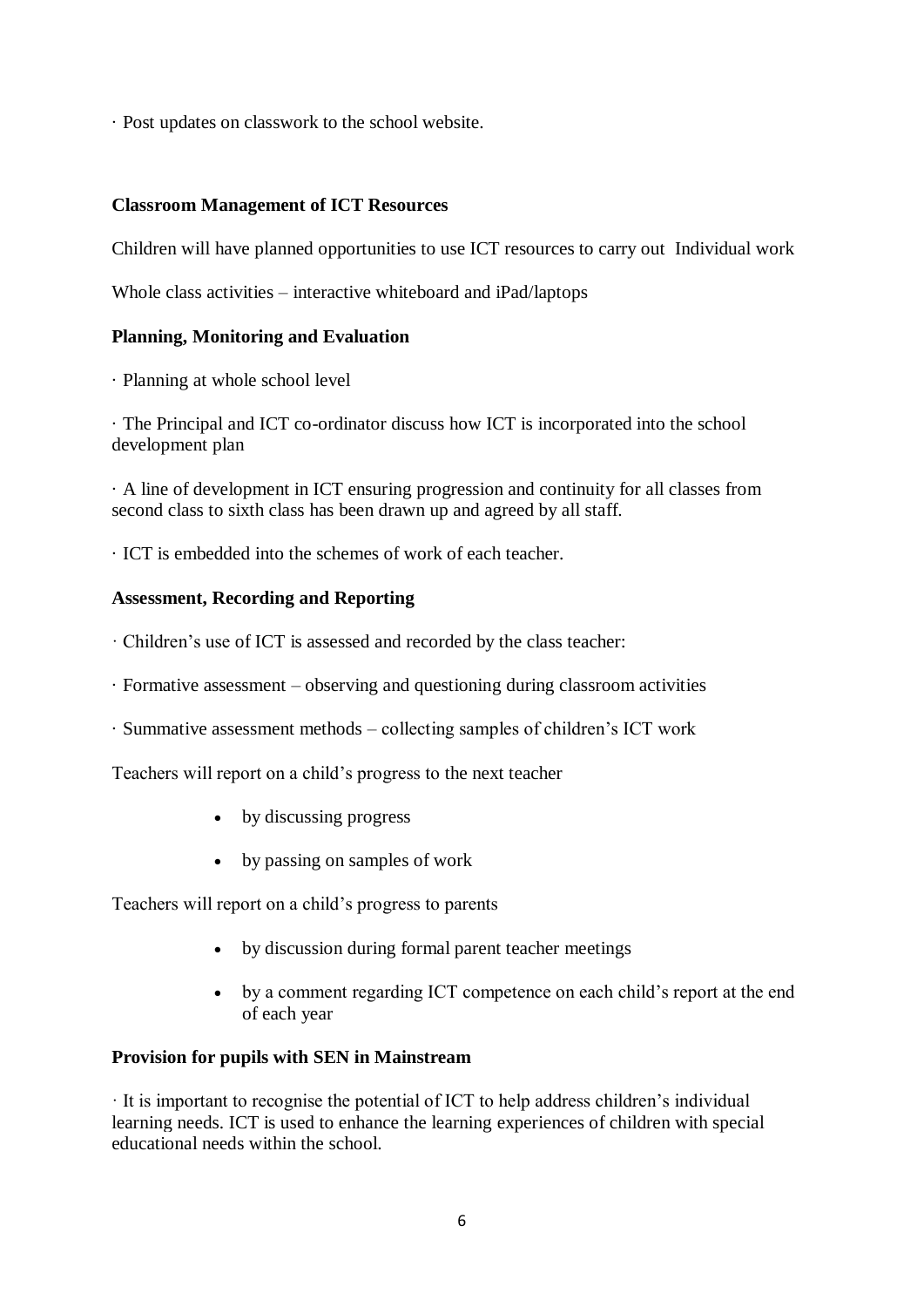- Where appropriate specialist hardware equipment such as iPads are used to meet children's individual needs.
- Where appropriate specific software e.g. Switch skills.
- There are a range of accessibility features, the following is sample that can be used on iPad:

**Guided Access**: Guided Access helps students with autism or other attention and sensory challenges stay on task. A teacher or therapist can limit an iOS device to stay on one app by disabling the Home button, and even restrict touch input on certain areas of the screen. So wandering taps and gestures won't distract from learning.

## **Speak Selection**

Hearing a word as it's being read can help with comprehension for a wide range of learners. Speak Selection can read a student's email, iMessages, web pages and ebooks out loud. Double-tap to highlight text in any application, tap Speak and the device reads the selected text. Students can have words highlighted as they're being read so they can follow along. And the voice's dialect and speaking rate can be adjusted to suit students' needs.

## **iBooks**

iBooks Author gives teachers a way to create customised learning materials for iPad to support a wide range of learning needs. Features like multicolour highlighting, notes, search, study cards and the glossary help students be better organised and better prepared. Built-in review questions give students an immediate assessment of their knowledge so they understand where to focus more study time. iBooks supports VoiceOver, Speak Selection and closed-captioned videos to help all types of learners.

Teachers shall familiarise themselves with the variety of graded levels within suitable software in order to provide differentiation and cater for children with special educational needs within their classrooms.

## **Equality of Access**

All children will have equal access to the use of ICT across the curriculum. Children of all ages, ability levels and backgrounds will have equal access to ICT resources.

## **ICT in the Home and in the Community**

An increasing number of children have access to computers in the home or through their outof-school activities.

In keeping with the school Homework Policy children will be encouraged to make use of home computers and ICT resources.

Where appropriate children will be given opportunities to make use of ICT resources to:

- Carry out research to support classroom work and projects
- Use suggested websites provided by teacher to support learning
- To complete work begun in school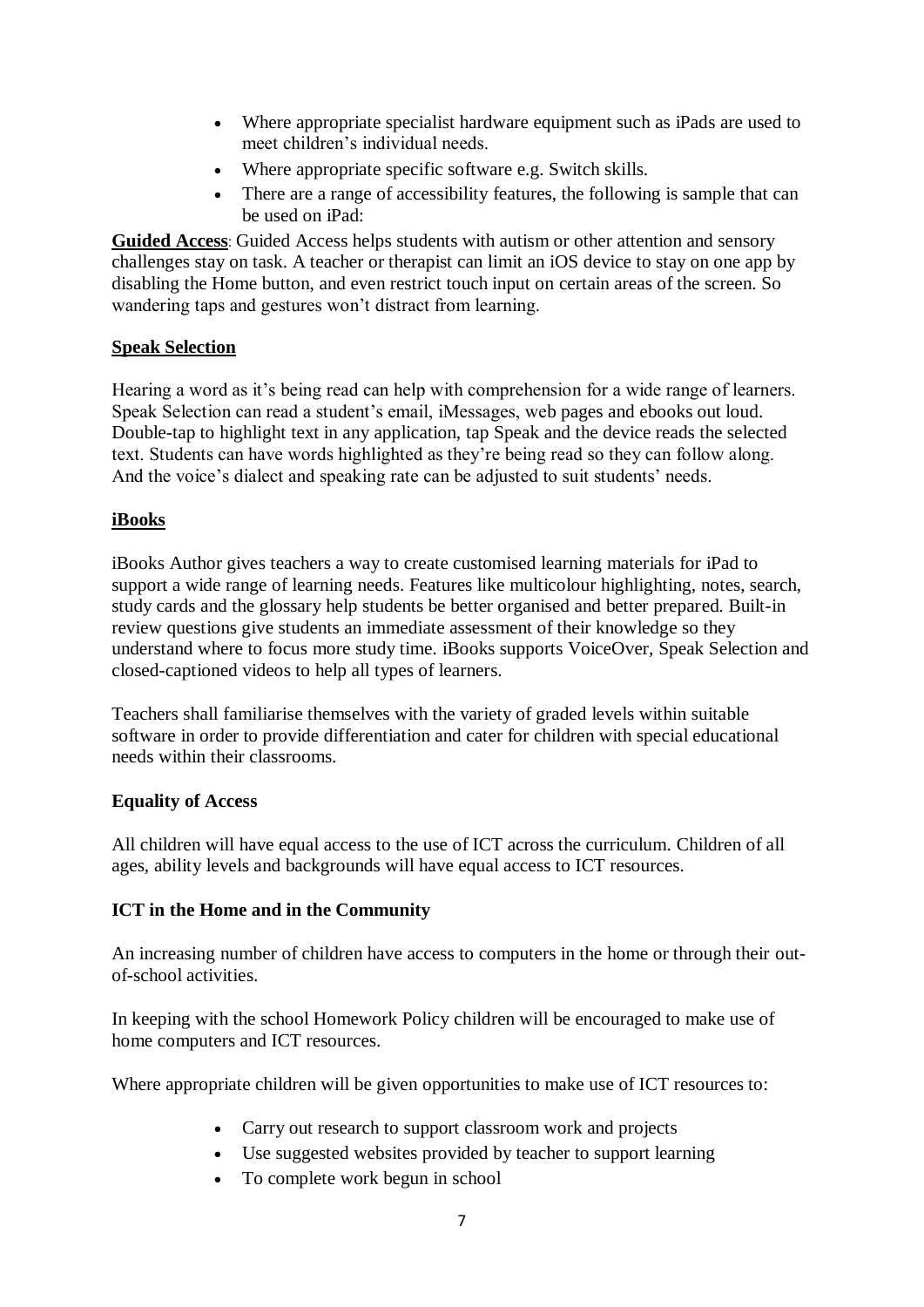· Work carried out on home computers should be valued. It is important to ensure that a consistent approach to children's use of home computers is taken in each class as a child progresses through the school.

As indicated in our approach to equity of access, children who do not have ICT resources at home should not be disadvantaged. To seek to facilitate this, provision may be made to permit the use of computers e.g. time set aside within the school day.

## **Internet Safety**

Refer to school internet policy

## **Health and Safety**

Each classroom has rules for safe use of the iPad – please refer to iPad acceptable use policy – devised and discussed with children. In all classrooms consideration is given to health and safety in the location and positioning of equipment.

- · The following issues are addressed.
- · Position and posture of the child.
- · Children should be seated correctly at the iPad.

· When using the iPad the child should be able to sit upright on a chair which gives some back support, having their arms roughly horizontal when using a keyboard.

· The child's body should face forwards, not twisted sideways.

## *Reducing Risks*

· Due care shall be taken not to overload extension cables or double socket adapters where it is necessary to use such equipment.

- · Leads should not trail on the floor.
- · Damaged plugs or leads shall be replaced.
- · Ventilation grills should not be blocked as overheating may occur.

· There is a slight risk of triggering epileptic seizures from excessive screen flicker. As monitors can vary in the steadiness of screen image due care will be taken to use a monitor with minimum screen flicker where an individual child may be at risk.

#### **Continuing Professional Development**

Staff development in ICT is ongoing within the school. It is our aim to raise the level of teacher competence and confidence in ICT by: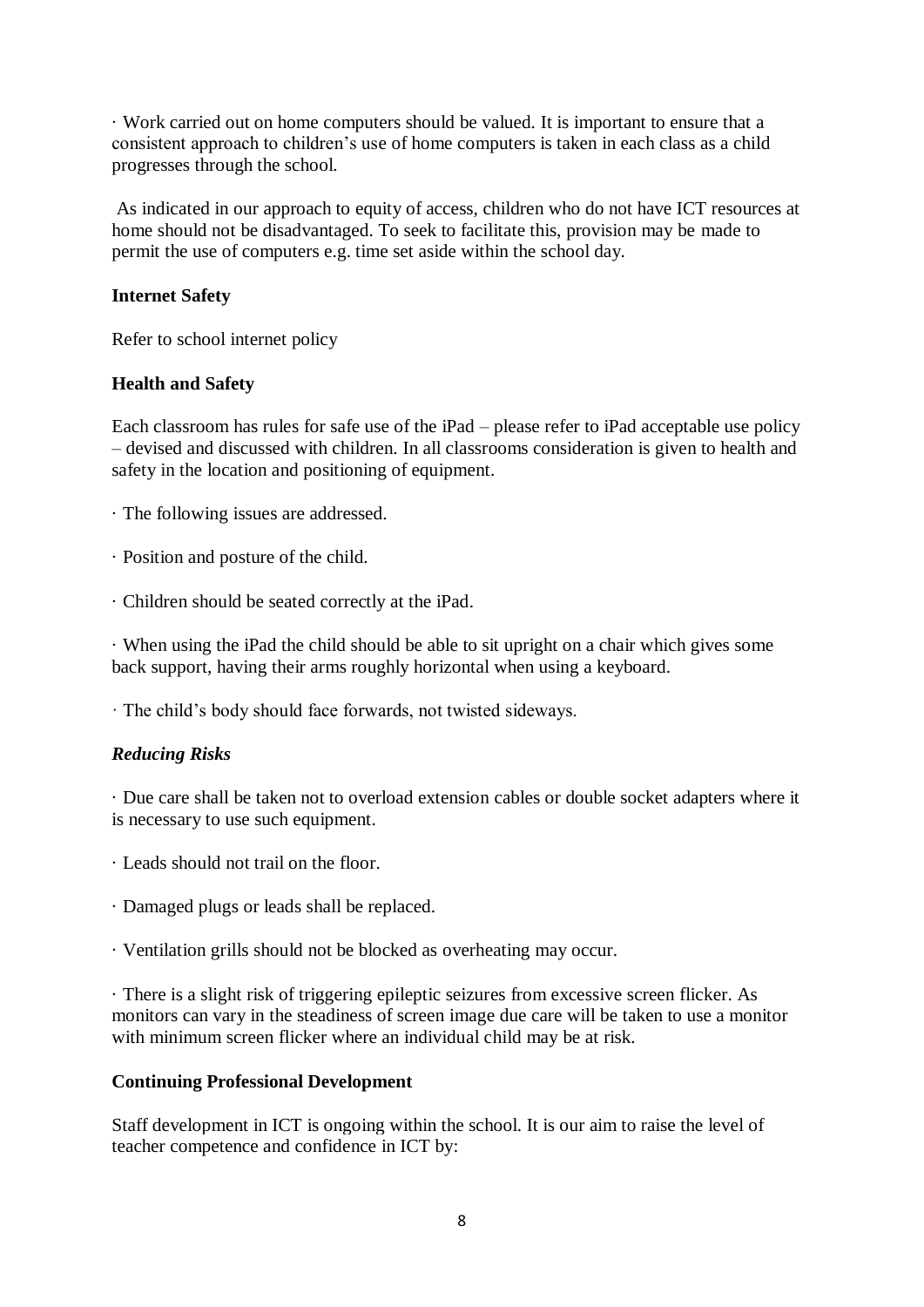· Becoming familiar with digital and online technologies.

· Continuing to have Professional Development training where possible during Croke Park **Hours** 

· Making provision for ICT in-service training.

- Providing in–school support for teachers requiring assistance in developing particular aspects of ICT skills knowledge and understanding.
- Displaying information on the staff notice board for ICT courses.

## **Teacher Planning and Reporting**

Athea National School recognises the advantages of using ICT as a tool for teacher planning, preparation, record keeping and reporting. All teachers use ICT to prepare yearly and fortnightly plans.Teachers make use of the NCCA online planning tool to inform their planning. Additionally, the school has access to a number of educational companies' online resources for planning including cjfallon.ie and folensonline.ie.

## **Athea National School Website and App**

Athea National School's website and app will be kept updated regularly with current information regarding events and ongoing work by pupils in the school. It will also be used as a tool for informing and involving parents in their child's education.

## **Policy Review**

As ICT resources increase and pupil and teacher ICT competence develops the ICT Policy will be reviewed to evaluate its effectiveness. This policy will be updated when further information becomes available.

## **Ratification and Communication**

The Board of Management ratified this revised policy at its meeting in 08/12/20.

It will be reviewed again in 2022 or earlier should the need arise.

Copies of the policy will be circulated and communicated to all members of the staff, parents and guardians. A copy will be available on the school website.

**Signed:** Marie Gleeson **Date: 08/12/20**

**(Chairperson B.o.M)**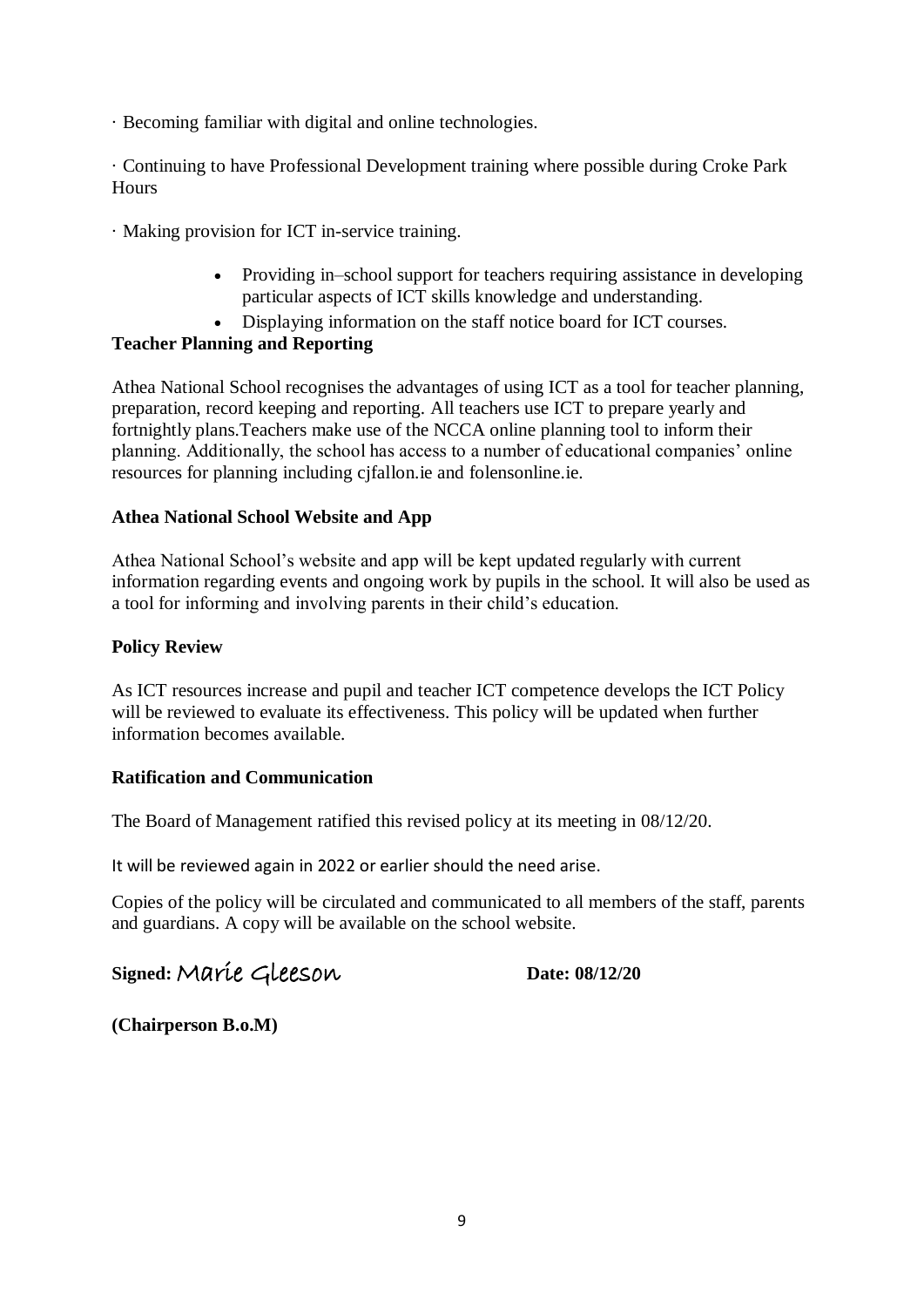## **Appendix 1 Websites**

#### **English**

[www.theschoolbell.com](http://www.theschoolbell.com/)

[www.alphabet-soup.net](http://www.alphabet-soup.net/)

<http://www.monsterexchange.org/>

[www.funbrain.com](http://www.funbrain.com/)

[www.starfall.com](http://www.starfall.com/) Website offers early literacy activities.

[www.twinkle.co.uk](http://www.twinkle.co.uk/)

[www.pbskids.org](http://www.pbskids.org/)

[www.storynory.com](http://www.storynory.com/)

#### **Maths**

[www.enjoymaths.co.uk](http://www.enjoymaths.co.uk/)

[www.maths-drills.com](http://www.maths-drills.com/)

[www.numberline.co.uk](http://www.numberline.co.uk/)

[www.mathszone.co.uk](http://www.mathszone.co.uk/)

[www.funbrain.com](http://www.funbrain.com/)

[www.themathworksheetsite.com](http://www.themathworksheetsite.com/) Generates maths worksheets based on what the teacher wants the children to focus on.

[www.mangahigh.com](http://www.mangahigh.com/)

[www.playgrounds.com](http://www.playgrounds.com/)

[www.iboard.co.uk](http://www.iboard.co.uk/)

#### **Gaeilge**

[www.theirishpage.com](http://www.theirishpage.com/)

[www.gaelscoil.com](http://www.gaelscoil.com/)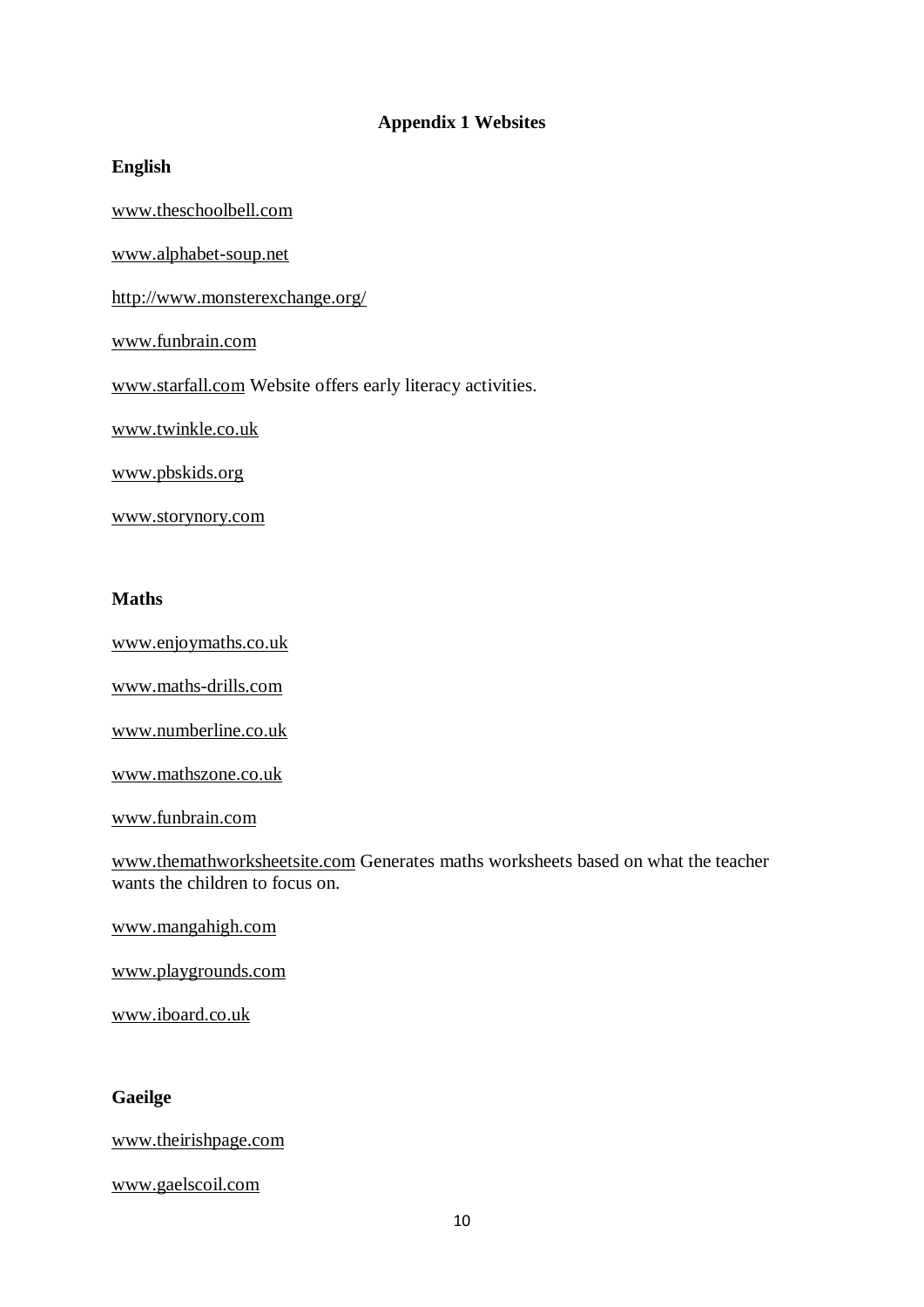#### [www.seomraranga.com](http://www.seomraranga.com/)

## [www.tg4.ie](http://www.tg4.ie/)

# **SESE**

# [http://www.teachnet-uk.org.uk/2005%20Projects/History-](http://www.teachnet-uk.org.uk/2005%20Projects/History-%20%20Partition%20and%20the%201916%20Rising%0dUsing%20ICT/using%20ict%20for%20history/resources.htm) Partition and the 1916 Rising

[Using%20ICT/using%20ict%20for%20history/resources.htm](http://www.teachnet-uk.org.uk/2005%20Projects/History-%20%20Partition%20and%20the%201916%20Rising%0dUsing%20ICT/using%20ict%20for%20history/resources.htm) Partition and the 1916 Rising

[www.ireland.com/focus/easterrising](http://www.ireland.com/focus/easterrising) Created in association with the Department of Education & Science, this site explores the events surrounding the 1916 Rising.

[www.schoolhistory.co.uk](http://www.schoolhistory.co.uk/)

[www.primaryscience.ie](http://www.promaryscience.ie/)

<http://www.bbc.co.uk/schools/primaryhistory/vikings/>

<http://www.ncte.ie/viking/index.html> The vikings

[www.askaboutireland.ie](http://www.askaboutireland.ie/)

[www.learningplanet.com](http://www.learningplanet.com/)

[www.araskids.ie](http://www.araskids.ie/) This is the official website of the President of Ireland for children. It describes the president's home, a typical day in the life of the president and provides other interesting facts regarding Áras an Uachtaráin.

<http://cyberschoolbus.un.org/otherunsites.html> Lots of information and links on developing countries.

[www.kbears.com](http://www.kbears.com/) Lots of information about animals and countries provided in a fun interactive way.

## **Art**

## [www.allfreecraft.com](http://www.allfreecraft.com/)

http:library.thinkquesr.org/J001159/famart.htm All about famous artists

## [www.dltk-kids.com](http://www.dltk-kids.com/)

## **Music**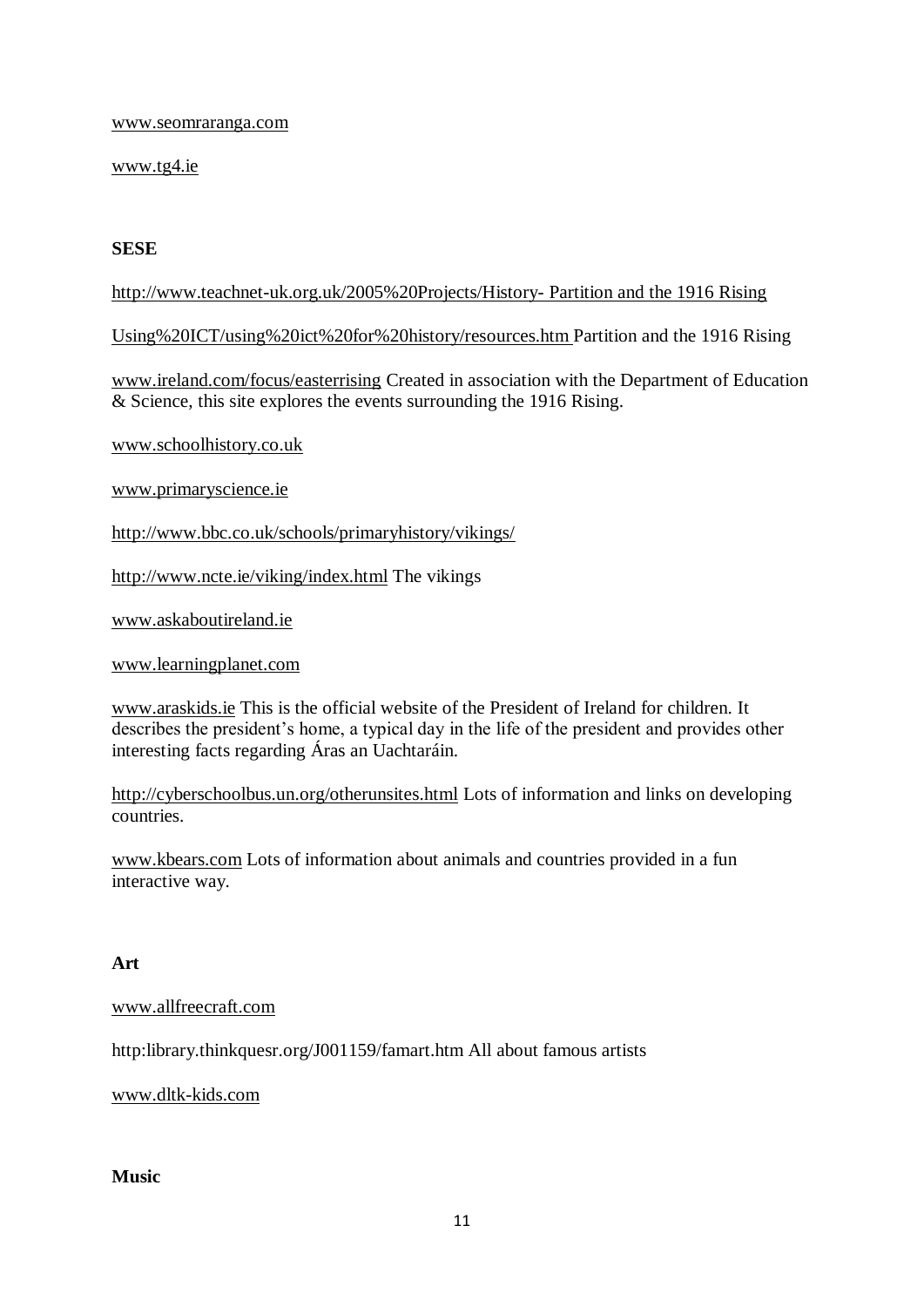## <http://www.sfskids.org/templates/home.asp?pageid=1>

# **PE**

[http://www.cul4kidz.com](http://www.cul4kidz.com/) GAA resource page: includes activities, worksheets, history, photos, quizzes, coaching tips, action videos.

<http://test.scoilnet.ie/res/crosswords/MM57PEGAA.html> GAA crossword

<http://www.teachnet.ie/stpats2006/athletics/Athletics%20Powerpoint%20final%20one.ppt> Ov erview of athletics in Powerpoint

[http://www.rte.ie/sport/gaa/championship/mediaplayer.html?fundo/fd\\_skilllist](http://www.rte.ie/sport/gaa/championship/mediaplayer.html?fundo/fd_skilllist) Videos of hurling/football skills

[http://ceim.gaa.ie](http://ceim.gaa.ie/) Céim ar Aghaidh/Step Ahead uses the fun of Gaelic games to deliver an exciting range of exercises and worksheets to support all subjects

## **General Resources**

[www.cjfallon.ie](http://www.cjfallon.ie/)

[www.folensonline.ie](http://www.folensonline.ie/)

[www.bbcbitesize.co.uk](http://www.bbcbitesize.co.uk/)

[www.edhelper.com](http://www.edhelper.com/)

[www.lessonplanet.com](http://www.lessonplanet.com/)

[www.primaryrescources.co.uk](http://www.primaryrescources.co.uk/)

[www.apples4theteacher.com](http://www.apples4theteacher.com/)

[www.scholastic.com](http://www.scholastic.com/)

[www.teachingideas.co.uk](http://www.teachingideas.co.uk/)

[www.pppst.com](http://www.pppst.com/)

[www.teachnet.ie](http://www.teachnet.ie/)

<http://www.priorywoods.middlesbrough.sch.uk/resources/restop.htm> priory woods (special needs)